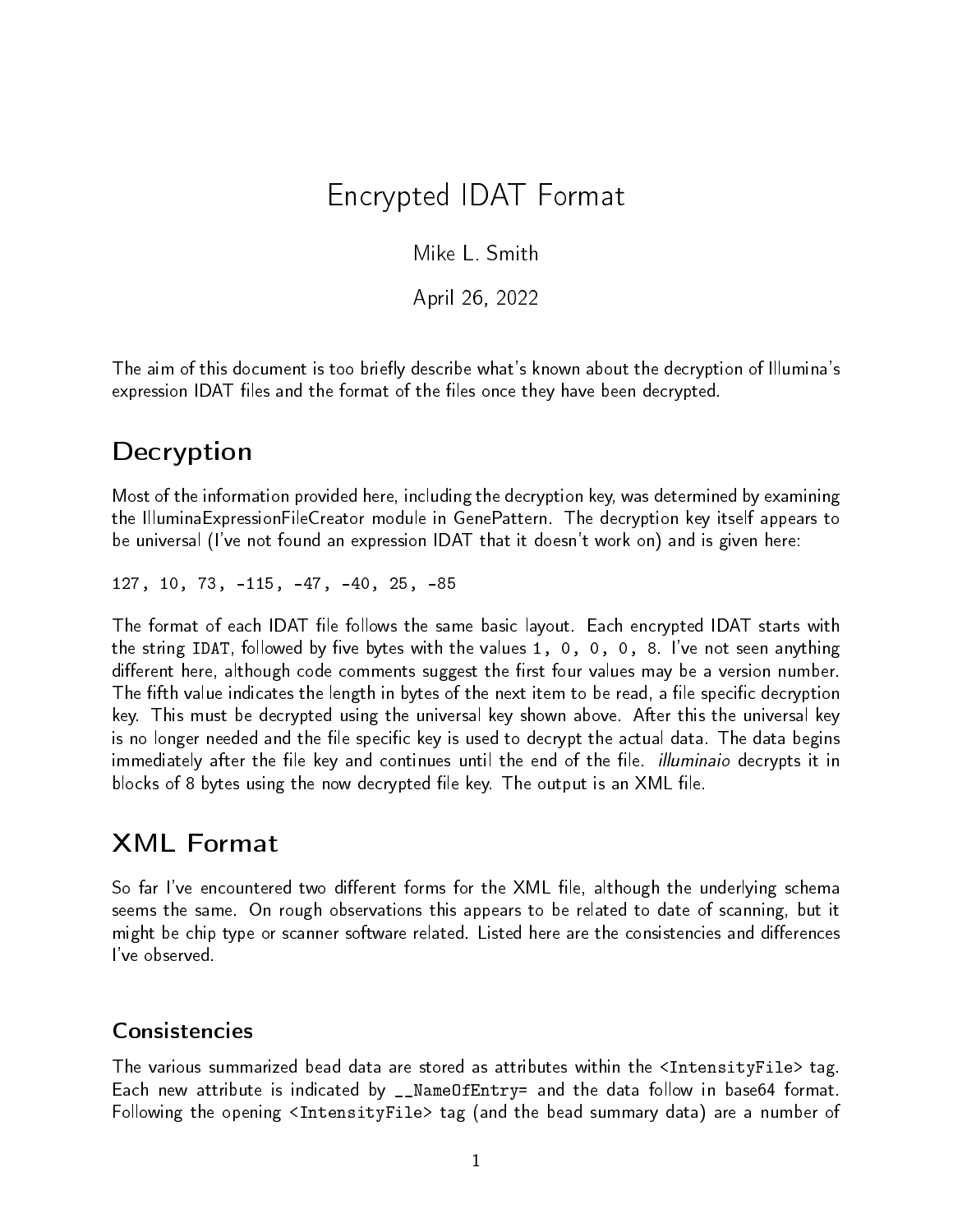tags containing meta data such as the chip type, various software versions, dates for decoding and scanning. Currently *illuminaio* ignores these and extracts on the summarized data.

### **Differences**

The difference between the two types of file seen so far seem primarily to be how many characters are stored per line, and thus the total number of lines.

### Older IDAT

- Line length for base64 entries is 76 characters
- $\bullet$  Total number of lines  $\approx$  32000

### Newer IDAT

- base64 entries stored as a single `very long' string
- Total number of lines < 100

# Implementation

Decryption routines are included with the package and are based on code taken from gnulib. File processing is handled by a C function called using . C that reads the IDAT file and writes out XML. The XML file is then read into R and each of the data chunks are processed in turn. For each, the base64 text is written to file and then read by the decode function from the base64 package. This writes back out the binary form of the data which is finally read back into R as a vector. The final output is a data.frame where each row corresponds to a bead-type and each column is an attribute.